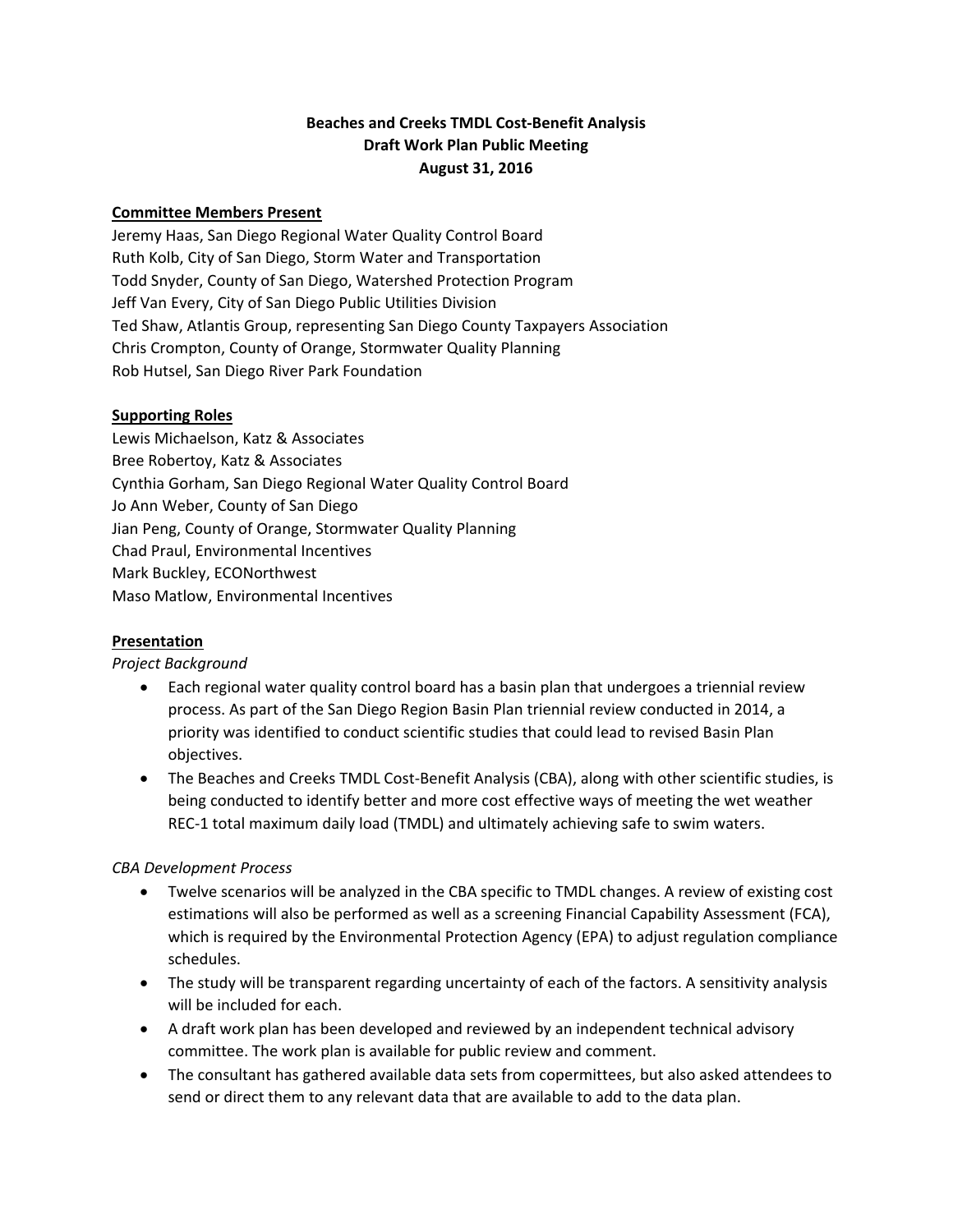### **Activity: Participant Interest**

 Attendees were asked to identify the organizations they represent by a show of hands and were given an opportunity to say what they hoped to get out of the meeting. Several attendees were members of copermittee organizations. Consultants, one trade organization representative and two environmental organization representatives made up the balance of those present.

### *Participant Responses*

- Mo Lahsaie, City of Oceanside: Kudos to the regional board for conducting the CBA. This has been coming for a long time. Elected official always ask what results they'll get for their money. This study will help copermittees get funding.
- Michael McSweeney, Building Industry Association: I believe copermittees are doing a study on bacteria sources, particularly to figure out what portion of it is from human sources. How will this study be incorporated?
	- o The copermittees along with Southern California Water Research Project have completed a study to determine the natural bacteria load. The REC‐1 TMDL does currently account for that with allowable exceedance days. The reference study has been recently updated with a lot more data.
- Tony Hancock, Brown & Caldwell: From different perspectives, I'd like to know what success looks like at the end of the day. Are we looking to get to zero illness?

### **Public Questions and Comments**

*Scope*

- M. Lahsaie: The focus of this study is on wet weather, but in a tourist town like Oceanside, we're getting calls from rental houses along the coast because they can't use beaches for periods of time in dry weather.
	- o The study is just looking at wet weather, but it will provide insight into dry weather as well. For instance, the property value analysis will look at total weather. There could also be dry weather benefits for some best management practices (BMPs) analyzed, and the study would capture that information.
- Matt O'Malley, Coastkeeper: Can you explain a little more about cost-benefit in terms of looking at bacteria load reduction versus total load reduction? Part of the extended schedule was to look at total load reduction. Costs and benefits from this study would be understated since it only considers bacteria load reduction in wet weather.
	- o M. Buckley: The study will focus on all pathogen improvements and benefits to human health. It will quantify all benefits, not just those related to the TMDL.
	- o C. Praul: Part of the analysis is to discern costs related to bacteria control from overall program costs. It is possible the benefits would be underestimated, but I'm concerned there is an inability to quantify the broad spectrum of benefits.
	- o J. Haas: The regional board is anxious to make sure copermittees focus on making waters safe to swim. As it is now, the TMDL doesn't necessarily do that. A lot of resources were spent on things that aren't the most pertinent to achieving safe to swim waters. We want to determine the key actions to achieve safe to swim waters, but it does not happen in a vacuum. The CBA is looking at alternative scenarios, but it doesn't expect to quantify all benefits to society. It can quantify costs, but not all benefits.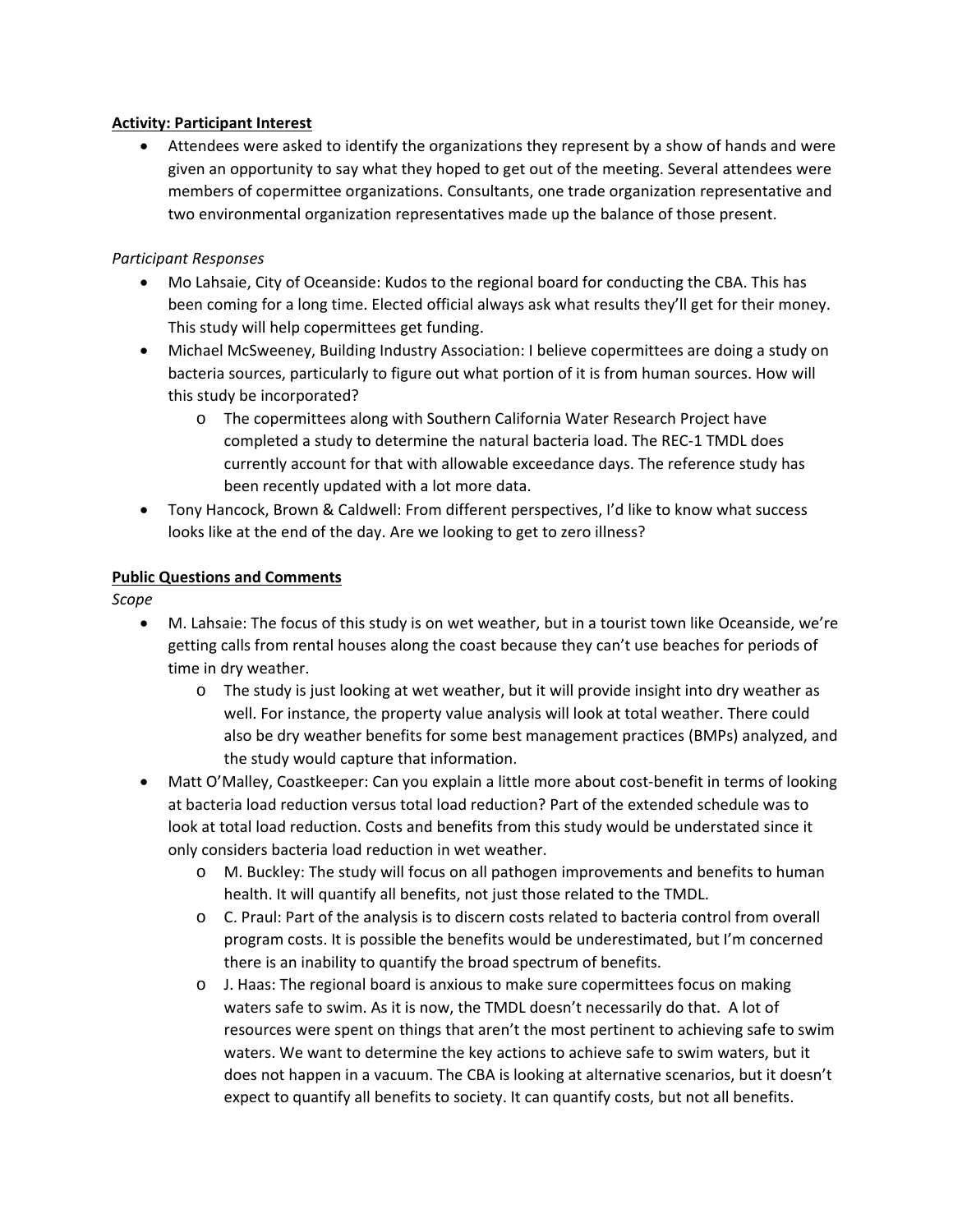Benefits will need to be qualitatively discussed if they can't be quantified, and the final report will need to articulate this.

- o R. Kolb: As one of the people involved in the TMDL development, we decided to look at the bacteria TMDL as a first step. Even if we look at the total picture, it would need to be broken into pieces.
- M. O'Malley: Because there are no new models or calculations being done as part of the CBA, I see a disconnect. Our opinion is in order to have the most benefit, there needs to be a reasonable assurance analysis that looks at green infrastructure and feasibility. The co-benefits analysis could also look at water supply augmentation, such as the value of desalination benefits. In terms of model inputs, our position is that the amount of modeling that went into the Water Quality Improvement Plans (WQIP) is not adequate (i.e., not as adequate as Los Angeles' WQIP).
	- o The WQIPs are an important point of reference, but not a universal one. Input is necessary from the WQIPs, but we go into other strategies (e.g., stream restoration) that are not from WQIPs. Also, we have a team looking just at human sources. The project is not scoped to do a Reasonable Assurance Analysis (RAA), due to funding restrictions. This study is already a bigger effort than a lot of CBAs; most analyze four scenarios, this study has 12. This is a well‐funded CBA, with a budget of about \$600,000.
- G. Yamout: Is the ultimate goal to determine BMPs to achieve compliance, or is it to drive policy regarding TMDL objectives?
	- o The study will analyze whether the WQIPs are the best way to achieve public health benefits or if there is a quicker, better way to achieve public health.
- G. Yamout: It's good that you will be developing a BMP list.
- M. O'Malley: What is the utility of the residential indicator in the FCA screening analysis? Why is the cost per household worthwhile without looking at what copermittees can afford? Why is the study only including half the assessment? It will not provide the full story of whether the copermittees are capable of paying.
	- o The screening analysis is the core piece according to EPA guidance. The screening analysis will give an indication of whether it will be worth it to do the full FCA.
	- o R. Kolb: The City of San Diego is concerned about doing a full FCA before the scenarios are analyzed. Also, this study is for the whole region (including a portion of Orange County), while the FCA will not be.
- M. O'Malley: I was surprised at the policies and scenarios. It reads as a TMDL alternatives analysis. I understand that the board is trying to get to swimmable waters, but the mechanism is meeting load reduction requirements.
	- o Steering committee members were uncomfortable with some of the scenarios being analyzed also. The decision was made not to prejudge the scenarios.
- G. Yamout: The process you're following for each scenario is similar to an RAA. This is a huge effort. I think you're being underpaid.
	- o The study is based on existing data. There will need to be some assumptions for inputs to the CBA, but the consultant is relying on copermittees and consultants to help with that.
	- o T. Snyder: Copermittees already paid millions of dollars to develop modeling for structural and nonstructural BMPs; those are being fed to the consultants.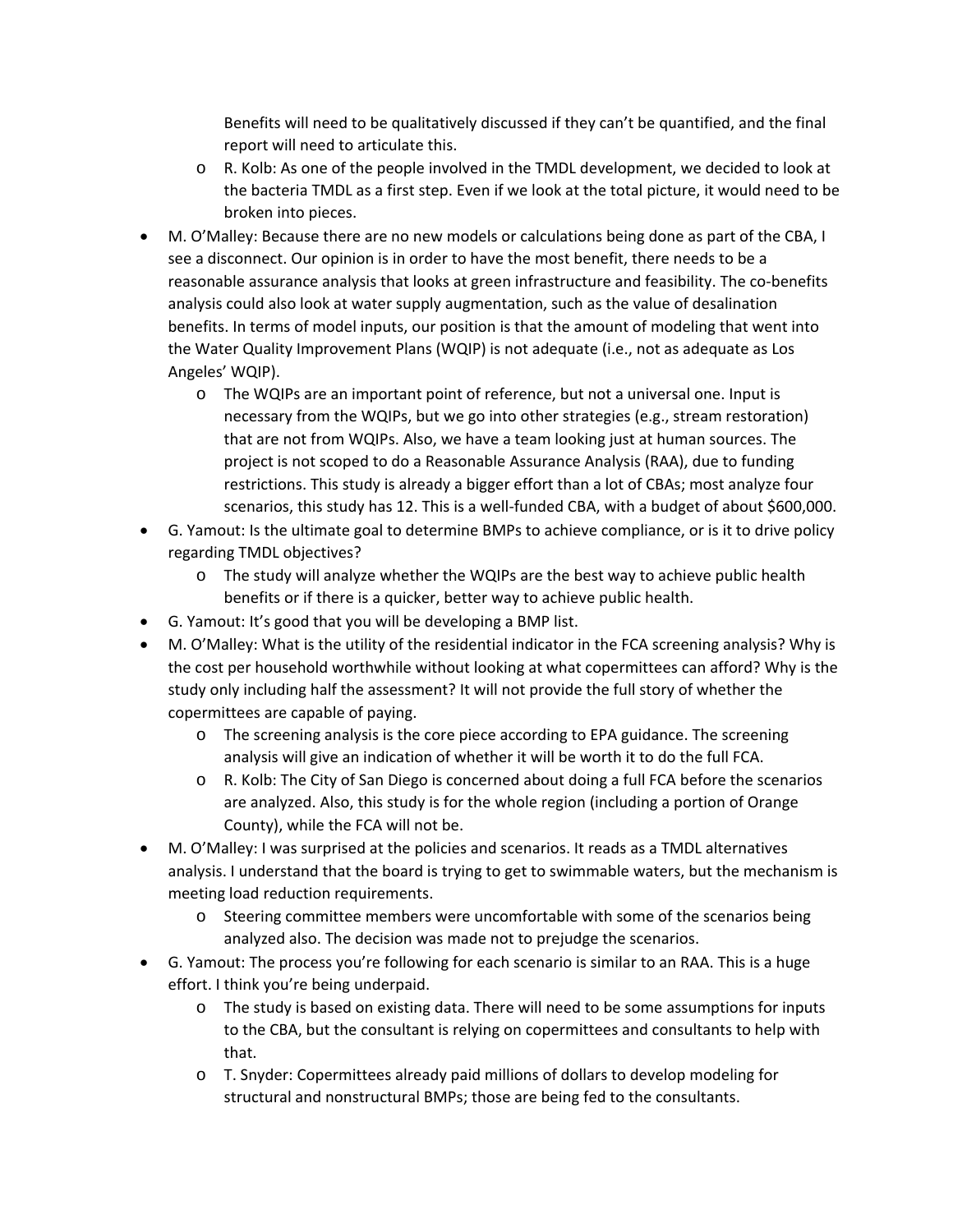### *Policy Decisions*

- Copermittee Legal Representative: How will the final report be used to compare different scenarios across different policies?
	- o C. Praul: Each scenario is an independent snapshot and could be compared to an extent. The project is not scoped to make it so scenarios could be added together, due to budget constraints.
	- o R. Kolb: This is part of a larger work group assessing the REC‐1 TMDL. Eventually, the work group will work with the board to see what will be carried forward to be vetted through a public process.
- M. McSweeney: At the end of the report, will there be specific recommendations made regarding policy decisions?
	- o The consultant will not provide policy recommendations but will highlight key effects to benefits (i.e., unfavorable or favorable cost‐benefit ratios).
	- o J. Haas: The regional board is looking for recommendations based on local and national scientific studies that have been/are being developed. The CBA will point out key drivers. From that, policy suggestions will be developed by water board staff. The staff will then take the recommendations to their board for consideration. Along the way, there will be public participation opportunities.

### *Data Sources*

- Rick Wilson, Surfrider: I'm concerned about potential misapplication of the Surfer Health Study. There are limitations to the study. For instance, the study only used surfers 18‐years‐old and over at two beaches during dry weather. There are people who swim during wet weather, and kids weren't considered.
	- o The project team spent a lot of time considering whether the Surfer Health Study was applicable. Ken Schiff, who led the study, is highly involved with the project. The team is also using other data to understand the total range of activity and exposure (e.g., lifeguard counts and a study into the effects on children).
- R. Wilson: It is important that the Surfer Health Study team found a high percentage of human fecal indicators in the Tourmaline Storm Drain and San Diego River. I was happy to see the team has been looking into that right away and has corrected some of it, but since human sources were found in a high percentage of samples, I'm not sure if the microbial study is appropriate. Microbial studies usually look at microbial bacteria after human source is eliminated.
	- o The Quantitative Microbial Risk Assessment will analyze the relationship between changes in pollutant loads and health outcomes. There will have to be some augmentation of that data for the CBA.
- M. O'Malley: There was a study conducted by TreePeople in Los Angeles comparing capital costs against green stormwater that was pretty comprehensive. It looked at costs of deferred compliance compared to implementing low impact development now over conventional stormwater maintenance. It showed an overwhelming benefit. Including this would be necessary to show true cost‐benefits.
	- o Green streets have different scarcities depending on the locale. The co‐benefit process will look at the best understanding of BMP mixes. Other studies have looked at green